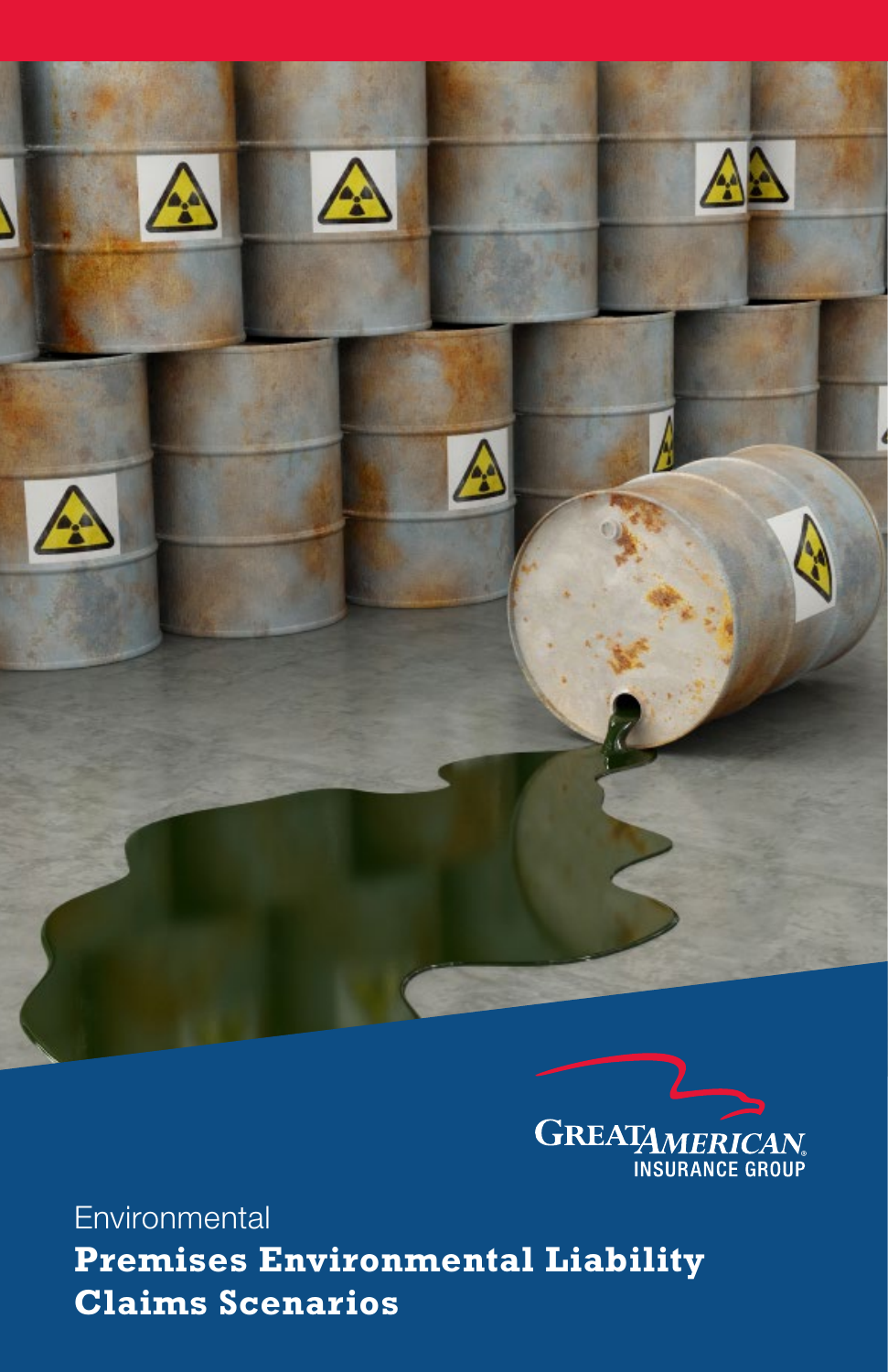# 28 environmental premises claim scenarios you may not have thought about.

Great American Insurance Group's Premises Environmental Liability Insurance Policy provides coverage for bodily injury, property damage, legal expenses and cleanup costs resulting from pollution conditions arising from Covered Locations. The policy also provides coverage for the Insured's pollution liability associated with nonowned disposal sites, transportation of products or wastes and Contracting Services.

As you are reviewing the attached claim scenarios think of the types of facilities your clients own or operate. Do you have clients performing similar operations who are not protected for their environmental exposures? Please contact us to talk about these claims scenarios or others types of exposures that can impact your customers.

# Airport – Fuel and De-icing Fluid

An environmental study performed as part of a regional airport expansion project uncovered two areas of contamination. Leakage was discovered at an airport fueling system. In addition, containment areas for de-icing fluid were found to be inadequate, thereby allowing contaminants to enter a lake adjacent to the airport property. Costly remediation of soils and groundwater was required. Also, the state environmental agency fined the airport for natural resource damages due to the impact on several pairs of bald eagles nesting at the lake.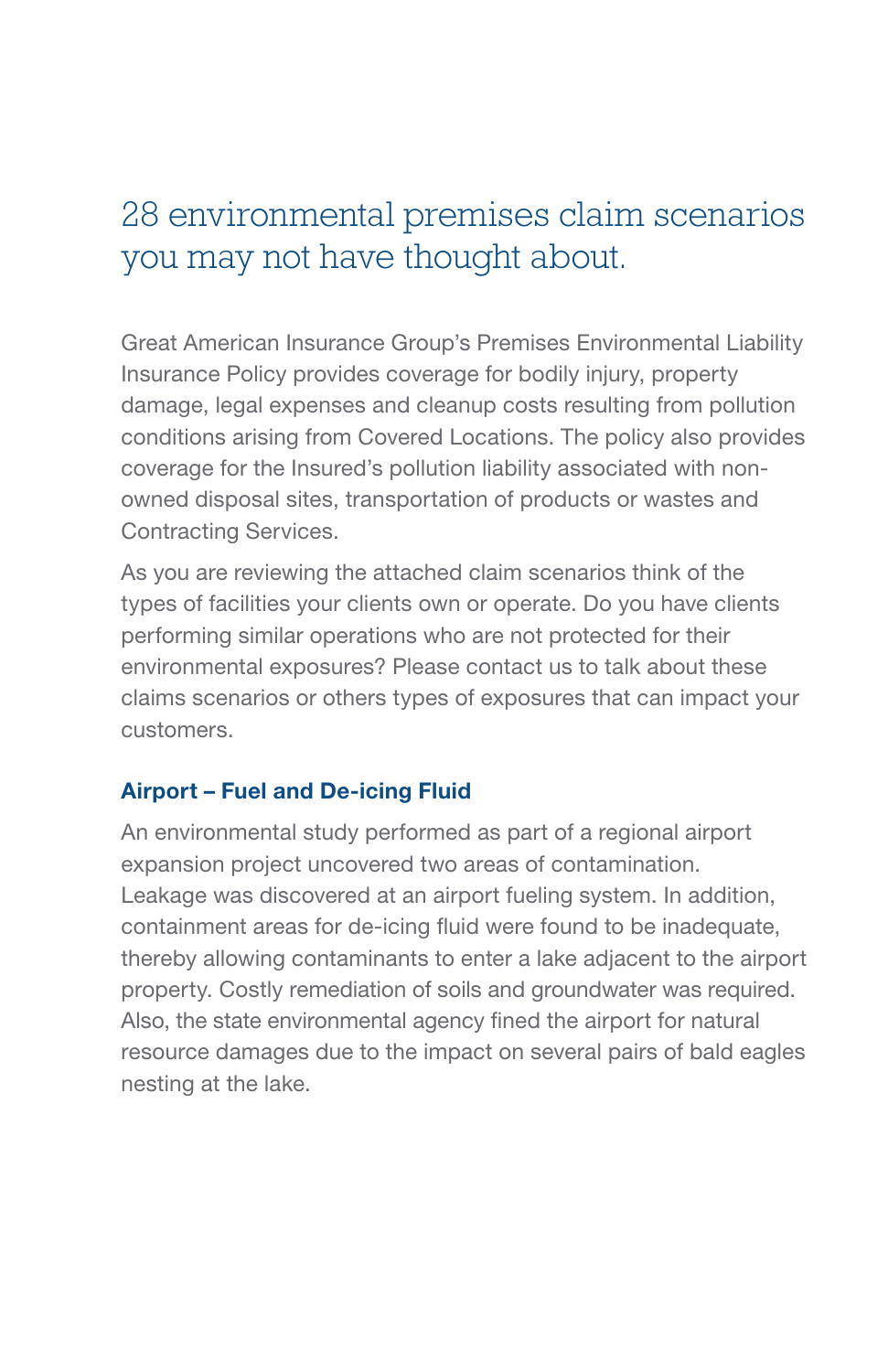#### Apartments – Mold

Widespread mold caused multiple problems for tenants and the property owner. A few years after construction of an upscale apartment community, tenants complained about mold in bathrooms. Multiple buildings and units within the complex experienced similar problems over the next few months. Some tenants moved out and filed claims for alleged bodily injury and property damage. An extensive investigation revealed that construction defects associated with HVAC systems and showers caused severe water intrusion and moisture build-up leading to widespread mold growth. Damages to the property owner included loss of rents, cleanup costs, and settlements with injured tenants totaled over two million dollars.

#### Apartments – Meth Lab

The owner of an apartment building entered a unit that had been vacated and discovered that the renter had left behind an illegal meth lab and related chemicals. The renter could not be located and the landlord was left with the responsibility for the cleanup. Not only did the owner have to cleanup the contaminants that had been released into the room, but had to pay to remove the leftover chemicals that were still in containers. Cleanup and disposal costs were in excess of \$100,000.

#### Car Service Center – Oil

An oil water separator for a car service center developed a fracture in one of its underground pipes. Over time, oil seeped from the system into the surrounding soil and groundwater, contaminating both the car dealer's land and a neighboring property. The extent of the contamination was not realized until an oil sheen was noticed on a nearby stream. An investigation was undertaken and resulted in a contaminated soil and groundwater treatment program. The need to quickly mitigate impacts to the stream required an expedited remediation schedule, further increasing the cleanup costs.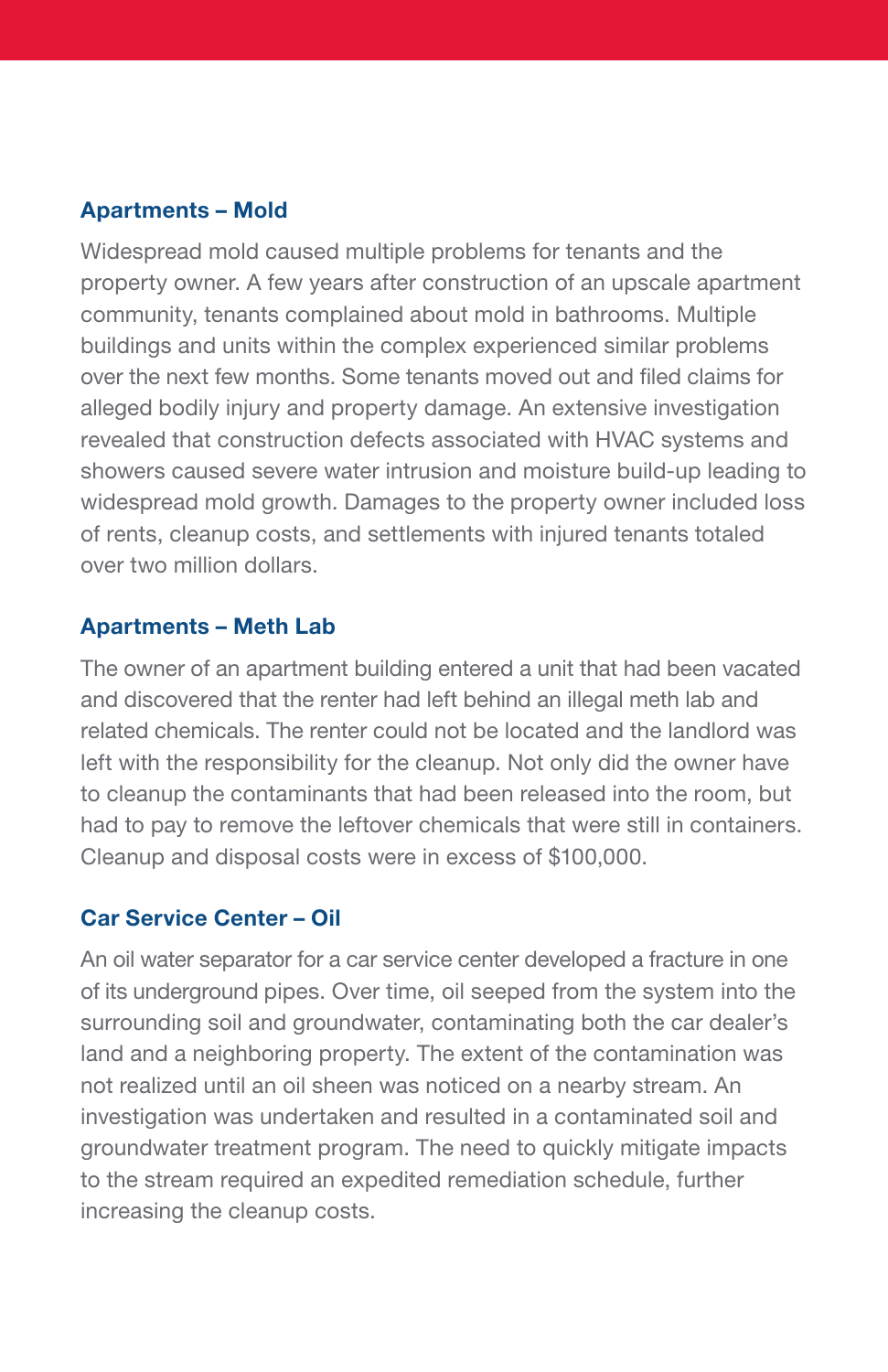# College – Mold

A local college received several complaints from faculty and students about musty odors coming from the basement of a classroom building. Upon investigating and interviewing staff members, it was determined that a downward sloped walkway into the basement caused rainwater to leak into a service entrance. While the rainwater intrusion was reported to the maintenance department from time to time, no action was taken. Results of the investigation also showed that ventilation in the basement of the building was poor. The combination of rainwater intrusion and poor ventilation over the years caused extensive mold contamination, which needed to be remediated.

## Developer – Contaminated Soil

New construction commenced on a previously undeveloped parcel of land. During excavation and dewatering activities, contaminated groundwater was discovered. The developer was required by State regulatory authorities to collect, test and treat groundwater pumped out during the excavation process. Contaminated soils were also discovered at the site. Construction delays and additional expenses totaling over one million dollars were incurred by the developer. It was eventually determined that the contamination had migrated from a nearby manufacturing facility that had gone into bankruptcy several years prior to the development project.

# Distribution Facility – Chemical Release

Over the weekend vandals climbed the fence at a chemical distribution facility. Besides breaking a few windows; they also damaged a valve on a 10,000 gallon tank of chemicals. The damaged valve leaked until Monday morning when it was discovered by facility employees. While most of the contents of the tank just needed to be removed and disposed of from the containment area, local environmental officials required subsurface testing of soils and groundwater so that total costs reached \$90,000.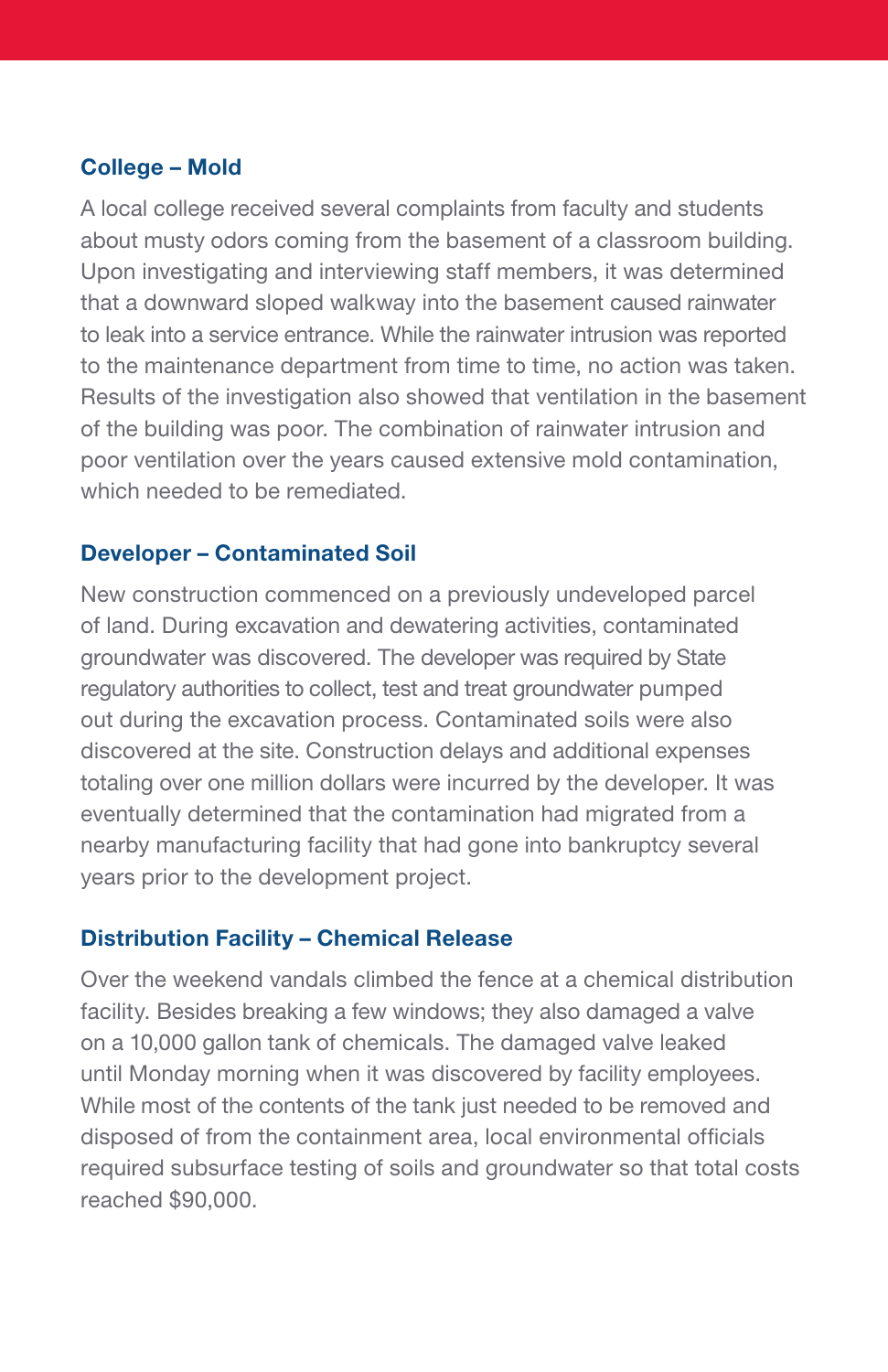# Financial Institution/Foreclosed Property – PCBs

A financial institution was preparing a foreclosed site for re-sale. While the facility was unoccupied thieves broke into the structure in an attempt to steal wiring and copper piping. In the process the thieves damaged a transformer releasing PCB containing oil to the floor. The financial institution was responsible for the cleanup of the contaminated concrete and soils.

# Hospital – Fumes

A street and road contractor was hired to apply a sealing coat to a new concrete parking garage next to a hospital. During the application of the sealant, fumes migrated into the hospital's air intake system. Several patients and hospital staff were overcome by the fumes and became ill. Lawsuits were filed alleging bodily injury and asserting damages in excess of one million dollars.

# Hospital – Legionella

Legionella was discovered in the water supply of a major metropolitan hospital. An entire wing of the hospital needed to be vacated and patients removed while the water system went through treatment for the legionella. In addition to the remediation costs. several patients sued the hospital claiming bodily injury from exposure to the legionella.

# Hospital – Mold

A mechanical contractor was hired to perform HVAC repairs at a hospital. No medical procedures were performed during the actual renovation activities and proper measures were taken to ensure proper encapsulation. Despite the controls, one year after completion of the project, the contractor was notified that several aspergillus (a type of mold species) infections had occurred several months after valve replacement surgeries. Internal and government investigations identified the source as the hospital operating room shortly after the renovations. The hospital was sued by several of the patients sustaining secondary infections. The hospital and the contractor contributed to settle the claims.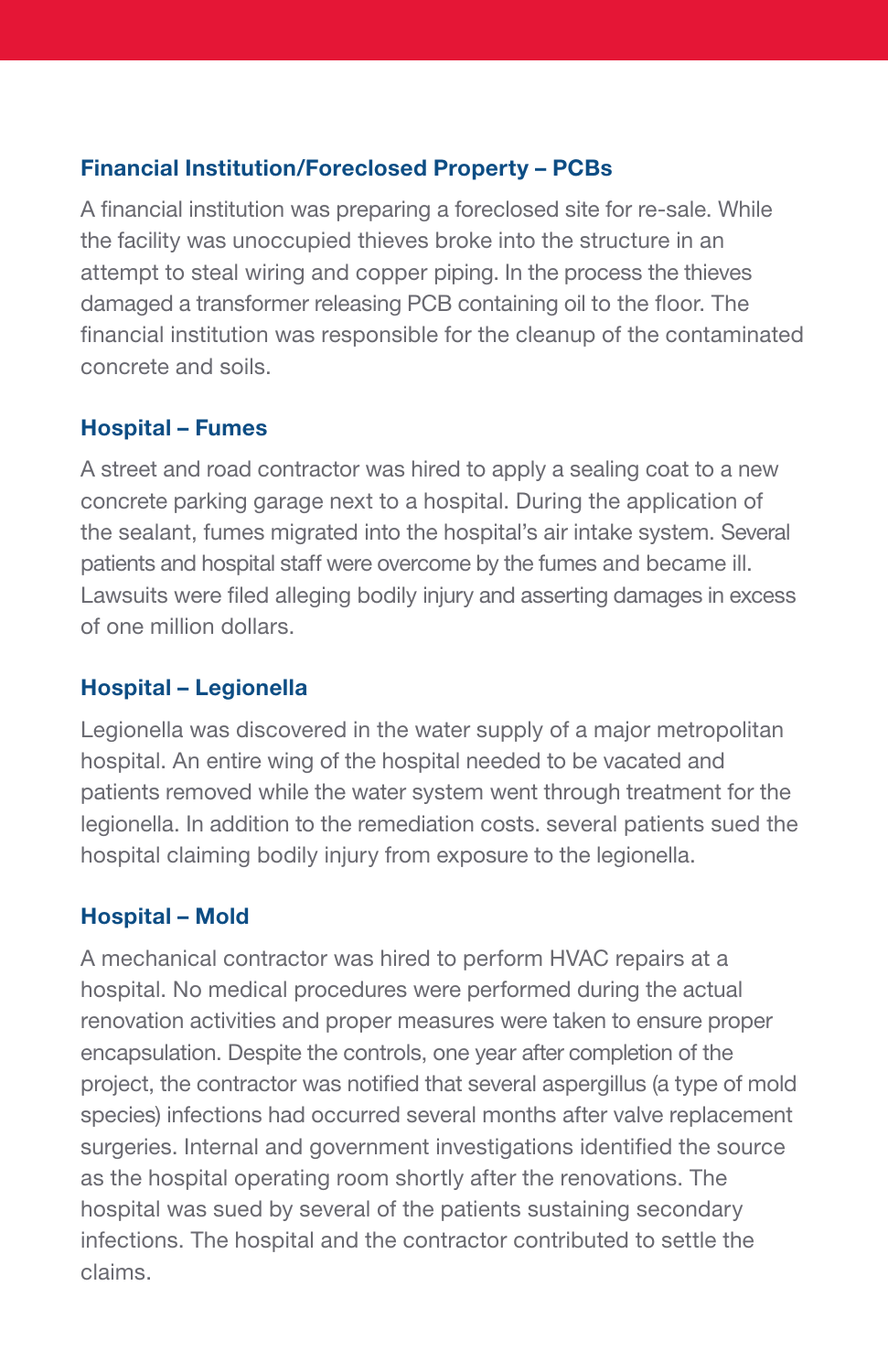# Hotel – Dry Cleaner

A hotel constructed in the early 1980s had a dry cleaning operation in the basement of the building as a service for their guests. Prior to sale of the property in the late 2000s, an environmental investigation was performed on behalf of the buyer. This investigation found staining around the base of the dry cleaning machine, triggering intrusive investigations. The soil and groundwater investigation found contamination at levels requiring cleanup beneath the property. Additionally, indoor air sampling found actionable levels of dry cleaning chemicals extending up several floors in the building. As a result of the discovery of contamination, the property sale fell through and the hotel owner is being held responsible for the cleanup costs.

## Laboratory – Hazardous Materials

A drum of spent solvent waste located in a storage shed on the property of a laboratory was knocked over as employees were attempting to move several drums. Before the spill was contained, the solvent waste ran across the laboratory's parking lot and on to the ground of an adjacent property. The Laboratory was responsible for the associated emergency cleanup costs.

#### Landfill – Odor and Dust

A residential community located one half of a mile from a landfill sued the landfill owner and operator for odor issues and devaluation of the property. The suit also alleged that truck traffic related to the site operations resulted in the release of contaminated dust to adjacent properties.

# Landfill – Contamination

Operators of a construction and demolition (C&D) waste landfill were sued by an adjacent property owned who alleged that contamination had migrated from the C&D landfill onto their property. The complaint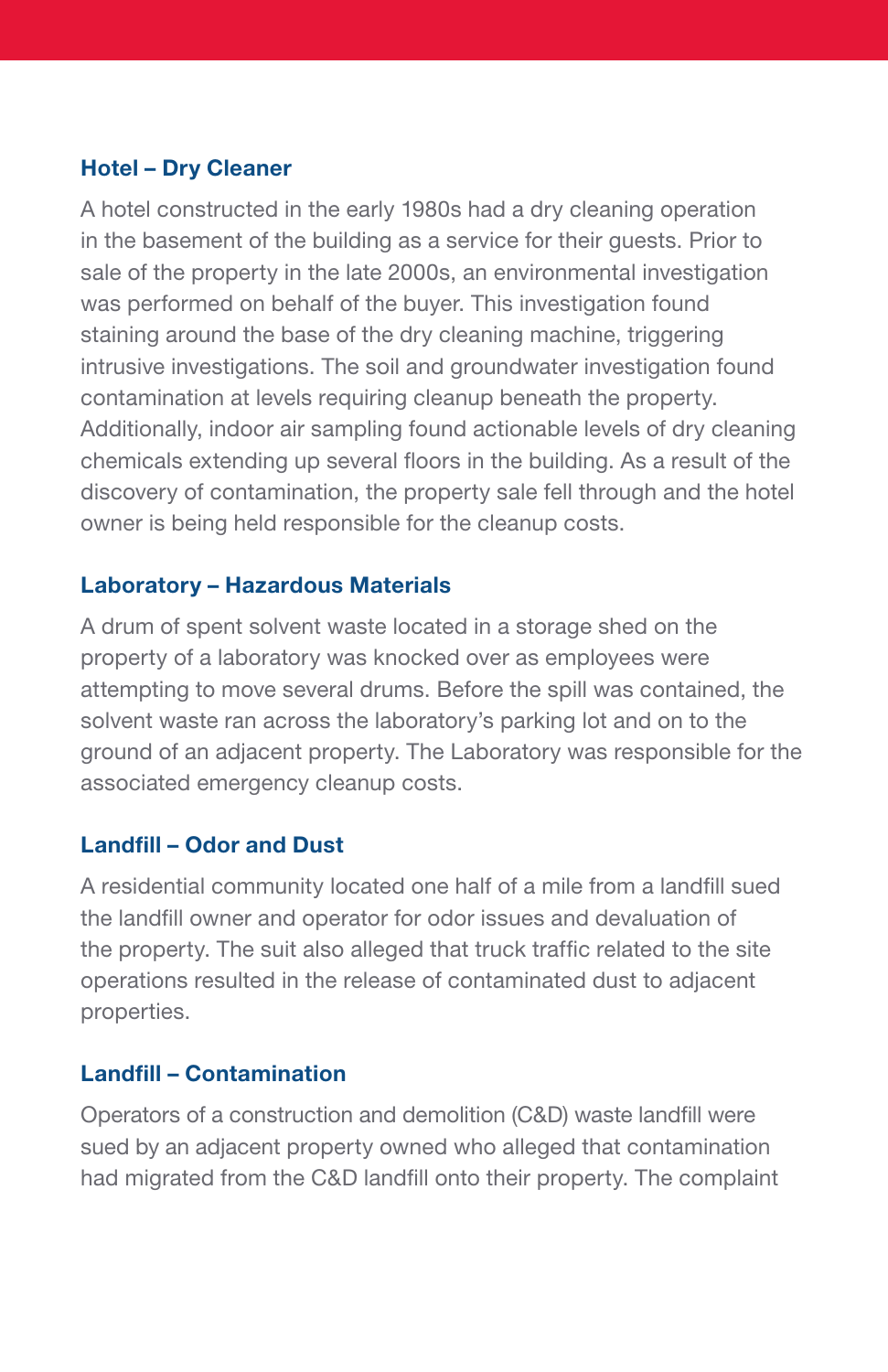alleged that the C&D operators accepted asbestos and various liquid wastes which subsequently contaminated the groundwater. The complaint also alleged that residents of the adjacent property had developed unspecified health problems as a result of the contamination.

## Manufacturing Facility – Hazardous Liquid Waste

An unknown party illegally placed a container of hazardous liquid waste into a dumpster at a small manufacturing facility. The container leaked and contaminated the contents of the load which in turn contaminated the waste on the tipping floor of the transfer station. Cleanup costs and legal fees exceeded \$150,000.

## Manufacturing Facility – Solvent Laced Wash Water

A small paint manufacturing company performed routine drum washing operations over a severely compromised concrete containment pad. Over time, solvent laced wash water migrated through cracks in the concrete and into the subsurface soils and groundwater. The plume of solvents traveled off site and contaminated a nearby municipal water supply well. The municipality filed suit for cleanup and property damage claims as the well had to be fitted with costly remedial technologies to provide safe drinking water for its customers.

# Municipality – Petroleum Soil Contamination

A municipality purchased a former manufacturing facility as part of a larger Brownfield re-development project. After taking control of the property and beginning the project,the municipality discovered an old tank was missed during due diligence. Soil samples taken from the tank pit were impacted with petroleum. The area had to be over excavated and additional costs were incurred to properly dispose of the soils.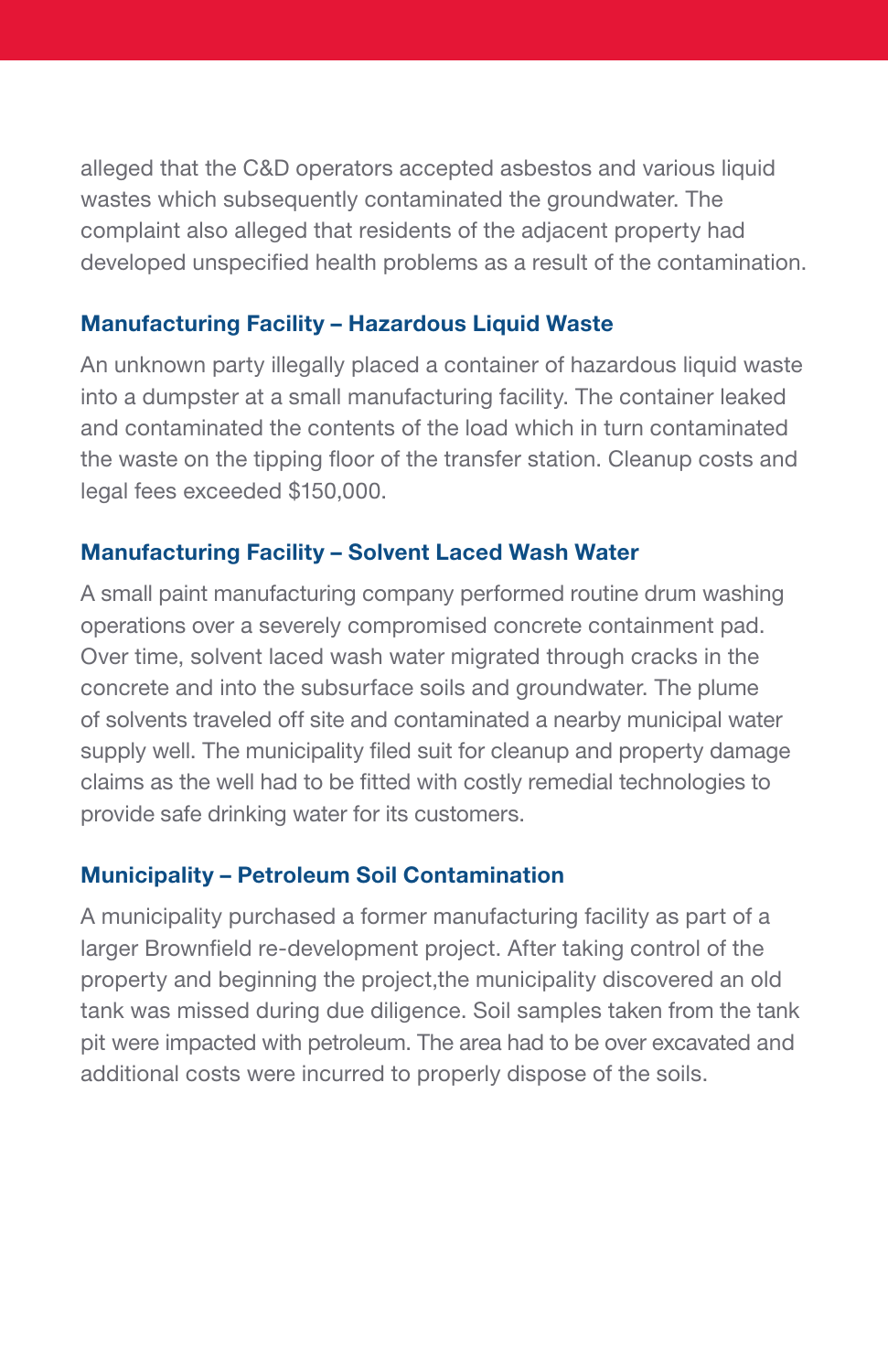## Nursing Home – Mold

City inspectors received notice of possible building violations at a nursing home facility. Inspection of the facility found the building's roof and interior were in violation of city codes. The violations were serious in nature including signs of water damage on ceilings, light fixtures and electrical switches. Additionally, several employees reported a mold/ mildew odor. A further investigation discovered black mold within ceiling tiles, under layers of peeling paint and in areas of noticeable water leakage.Residents of the facility were showing symptoms of rashes, headaches, asthma and difficulty breathing. The facility had to be temporarily shut down and the residents relocated before cleanup of the extensive mold could begin. Families of several of the residents filed suits for bodily injury against the facility.

## Property Owner/Dental – Metal Contamination

A dental practice operating within a large commercial/residential condo building illegally dumped metals, including mercury, down various drains within their rented office unit for several years. The dumping was discovered during a routine state inspection and an environmental assessment company was hired by the building owner to assess the extent of the contamination.

An extensive remediation program was undertaken for two years which required the removal and replacement of a substantial amount of the buildings first-floor plumbing.Additionally, indoor air quality sampling and testing was performed over this time period to assess the potential for mercury contamination within the entire habitational and nonhabitational areas of the building. Since mercury was found throughout the building, many of the tenants filed suit against the dental practice and the building owner for third-party bodily injury due to exposure to volatilized mercury.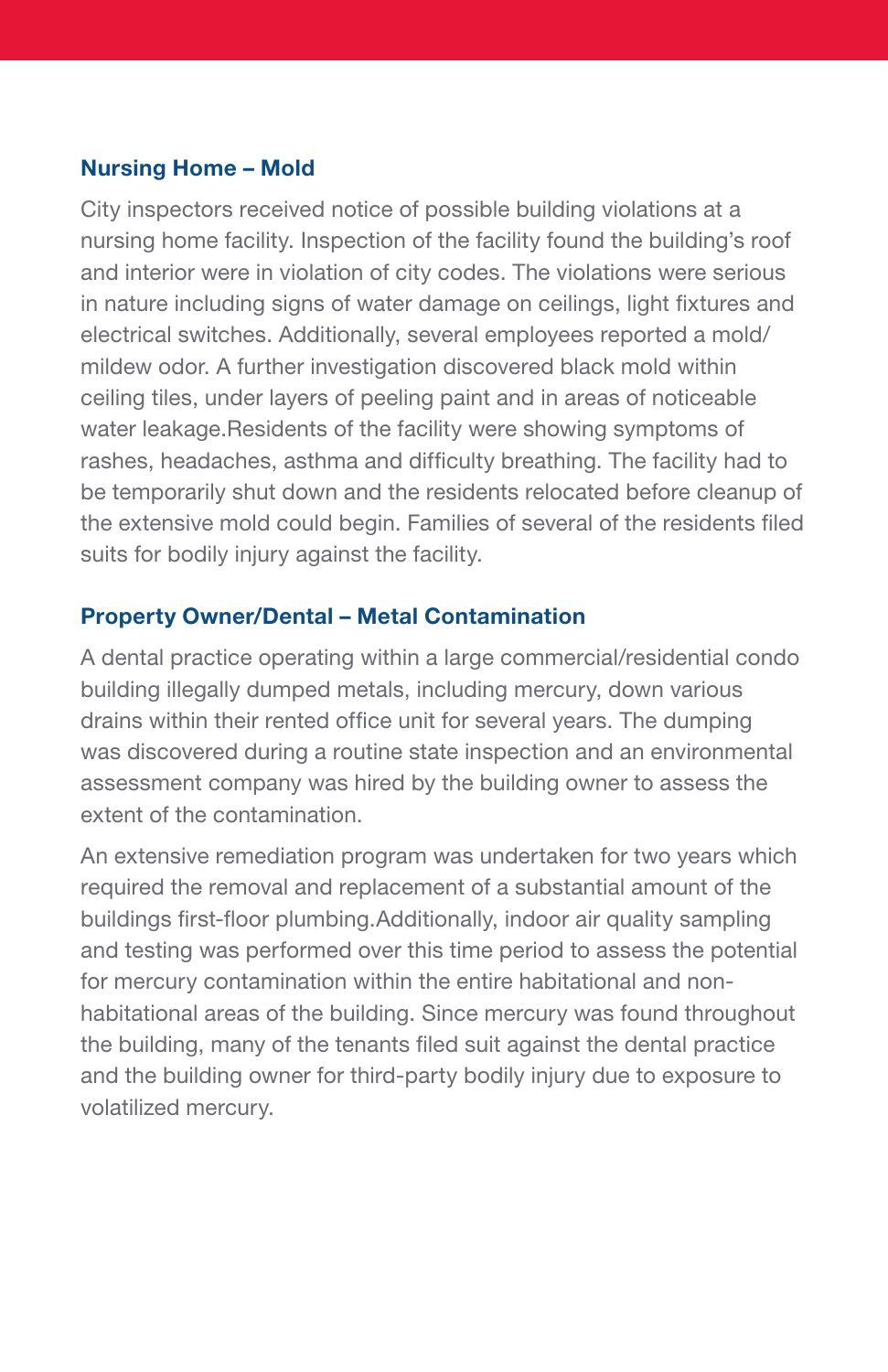## Property Owner/ Industrial Unit – Chlorinated Solvents

A small powder coating company which leased an industrial unit from a large property owner went into liquidation. Contractors employed to refurbish the unit discovered large, poorly maintained process tanks leaking chlorinated solvents. Furthermore, chemicals escaped through cracks in the concrete floor, causing extensive soil and groundwater contamination to the surrounding property.The contamination had the potential to impact sensitive water resources. As a result of the former tenant going into liquidation, the property owner became liable for the resulting environmental exposures. Investigations were undertaken and extensive risk modeling prepared to determine the potential impacts on local water resources. Significant expense was incurred to remove the source area, impacted soils and to install a groundwater treatment system.

## Property Owner/ Residential – Historic Issue

A housing stock transfer was undertaken between a local authority and a private management company involving approximately 7,000 residential units. A problem emerged when unusually high levels of lead, arsenic and zinc were discovered on surrounding properties. When tests were conducted, it became apparent that the residential units had been built on land used as a chemical dump from the early 1900s to 1960s by a company still operating in the area. A class action was brought against the local authority by residents, alleging health risks and diminishing property values. Residents perceived to be at risk from the presence of contamination were relocated. Significant investigations were undertaken to assess the extent of the problem. A combination of remediation, compensation and relocation of residents was eventually achieved and paid for by the original polluter. Although liability was not deemed to ultimately lie with the local authority, significant costs were incurred to demonstrate the absence of liability. The local authority was eventually able to recover the costs incurred through a claim against the responsible parties, including the previous landowner and the developer.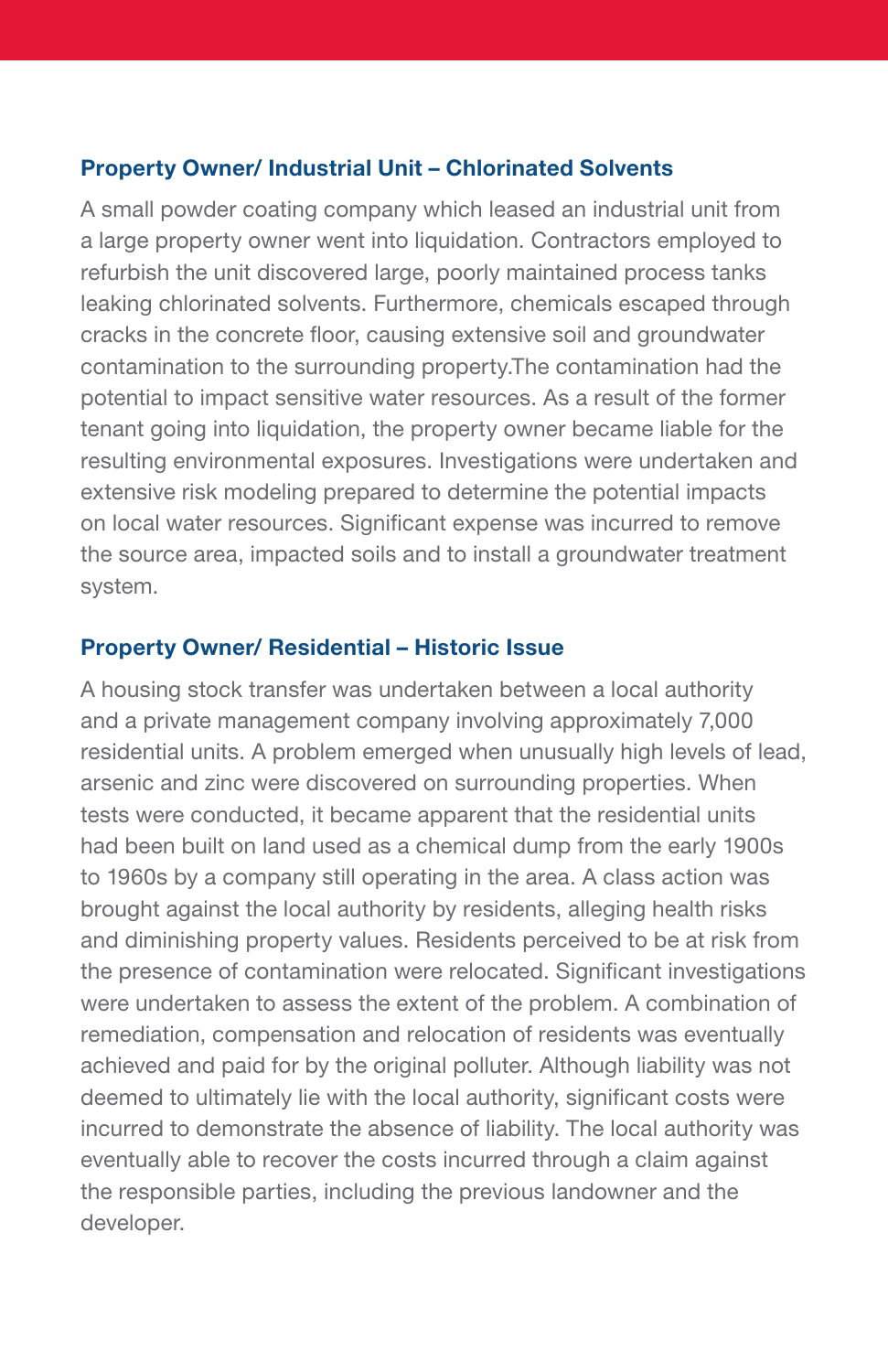## Recycling Center – Toxic Smoke

A fire at a plastic recycling center broke out after hours causing the release of a large plume of toxic, black smoke into the air. This release caused a health advisory to be issued to residents, eventually leading to the evacuation of several homeowners. Residents of a neighboring community sued for bodily injury, property damage and their relocation expenses.

#### School – Soil and Groundwater Contamination

A school district demolished a middle school built in the 1940s in order to build a new school. During excavation activities, an unknown underground storage tank was discovered. Findings from an environmental study noted soil contamination. Localized groundwater contamination was found on the school property and at two adjacent residential locations that use wells. The adjacent residents filed bodily injury and property damage claims against the school district. Contaminated soils were excavated and properly disposed. The two adjacent residents were provided bottled water. Groundwater remediation and monitoring continued until the State provided clean closure of the site.

#### Self Storage – Illicit Abandonment

A self storage facility repossessed a locker from a renter who had missed several payments. Upon gaining control of the rental space they found 12 drums of hazardous material. The renter could not be found, so the owner of the storage facility was required to pay for the cost of disposal of the drums. In addition, soil and groundwater investigations were required due to staining on the floor of the unit which resulted in the need to excavate several tons of impacted soils.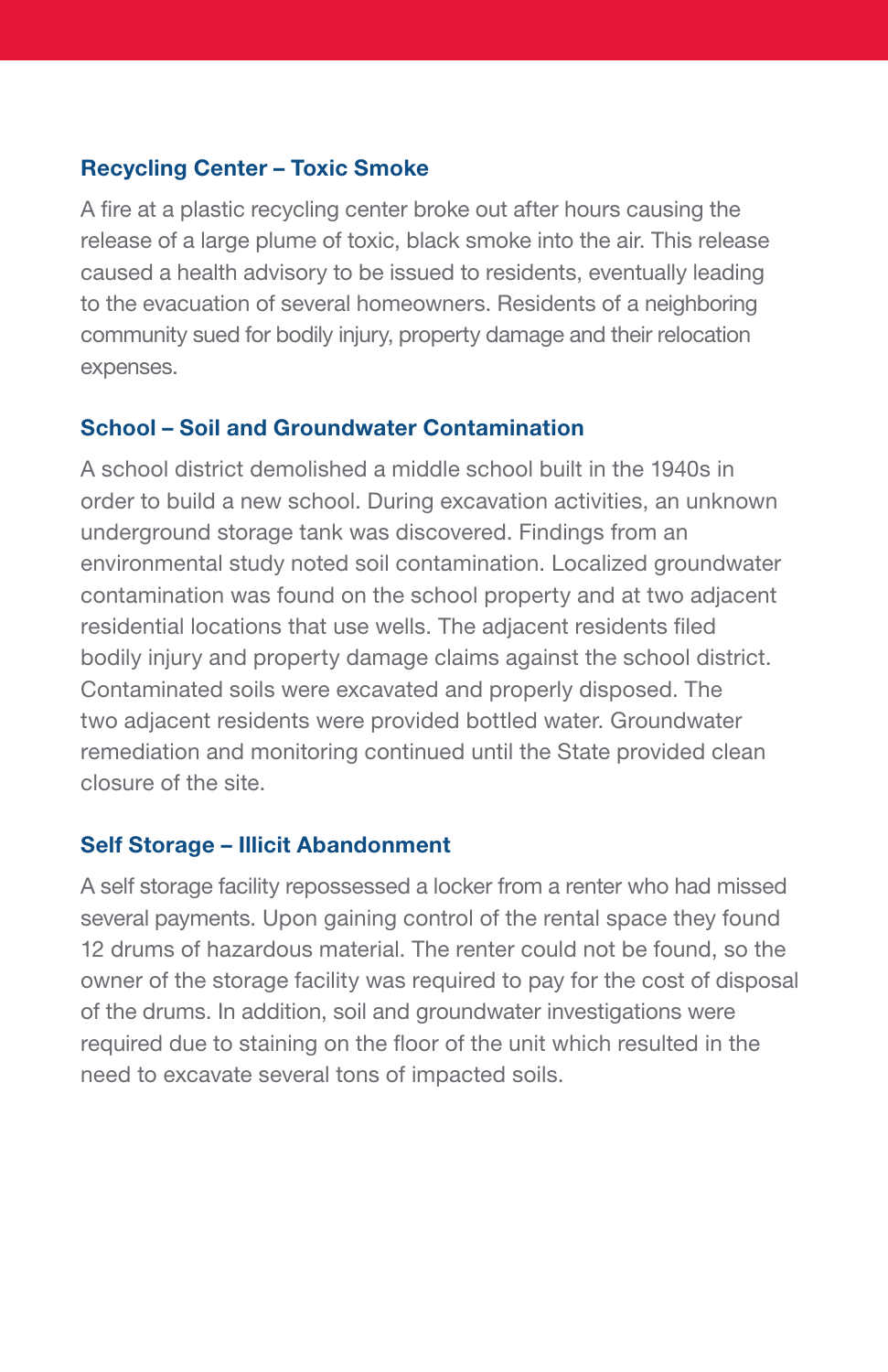# Shopping Center – Dry Cleaner

A dry cleaner tenant located in a upscale shopping center was found to have been illegally operating by failing to maintain adequate containment of spent perchloroethylene (PCE) solvent canisters. The canisters were stored in an exterior trash container and over time the PCE leaked onto the cracked macadam surface and eventually migrated off-site. The plume traveled with the flow of groundwater and contaminated several adjacent residential properties requiring cleanup. The residents filed bodily injury and property damage claims against the dry cleaner and the owner of the shopping center.

#### Warehouse – Contaminated Fire

A fire occurred in the middle of the night at a warehouse facility. Responders to the fire discovered heavy smoke settling over a nearby residential community. It was determined that various hazardous materials were stored in the warehouse and that vapors from the fire could present a health hazard. Residents were advised to stay in their homes. Hazmat responders set up containment to capture runoff from the fire suppression water and to conduct air monitoring. After the fire was extinguished, testing revealed that contamination was present in the soils beneath and around the warehouse as a result of the contaminated fire suppression water. Further investigation and subsequent cleanup activities were required. Several claims alleging bodily injury due to inhalation of toxic fumes from the fire were also filed by nearby residents. The warehouse owner also incurred additional expenses associated with the defense and settlement.

#### Wastewater Treatment Plant – Untreated Wastewater

A process tank at a wastewater treatment plant malfunctioned, discharging a large volume of untreated wastewater into a nearby stream. This discharge caused a fish kill as well as damage to many aquatic plants. The local regulatory authority issued fines to the operator of the wastewater treatment plant for the unauthorized discharge. In addition several local residents as well an environmental group filed suits for loss of enjoyment of the creek.